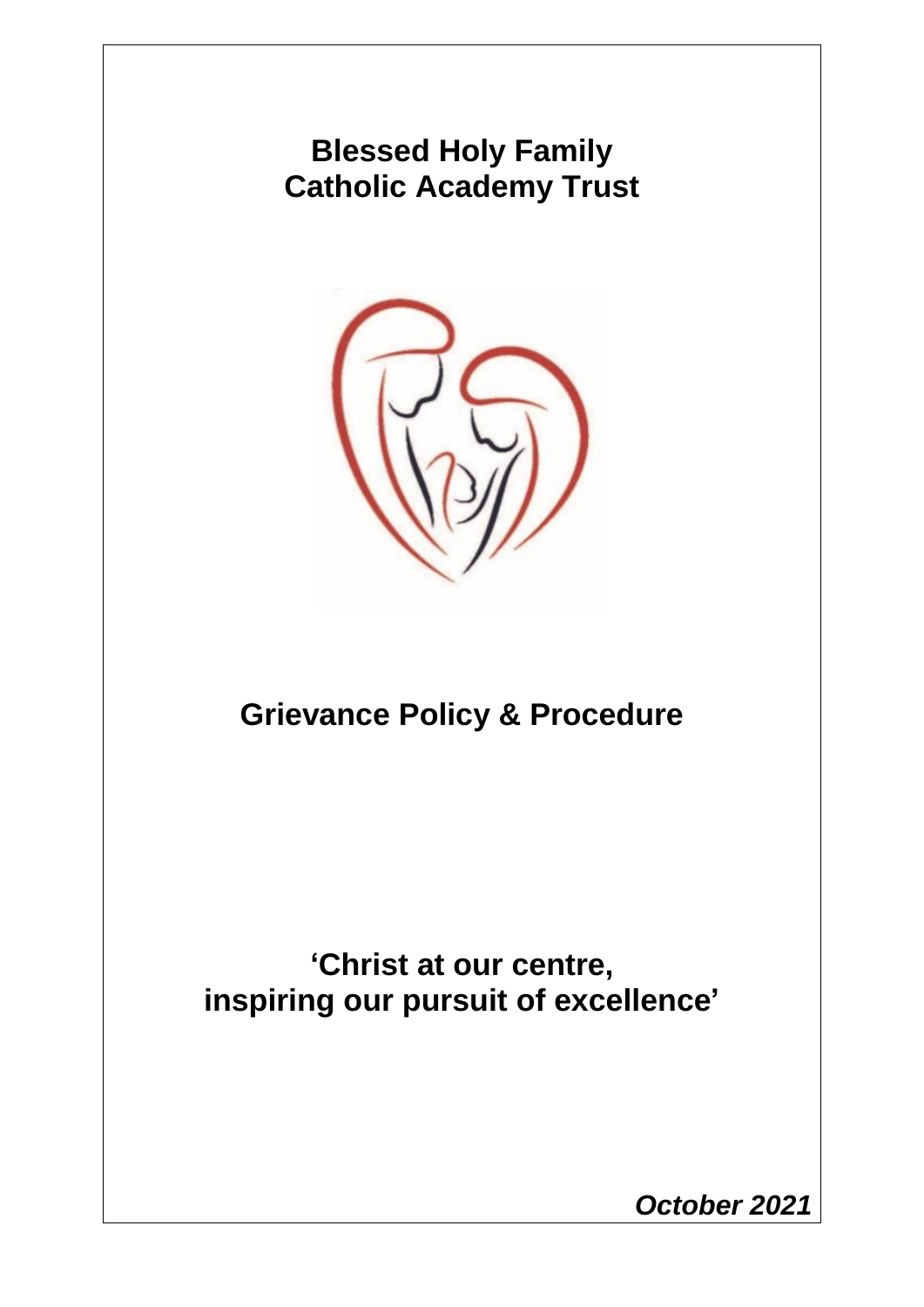### **CONTEXT**

The Blessed Holy Family Catholic Academy Trust is firmly rooted in the values of the Catholic Church. The Gospel values are embedded within our policies including love, justice, fairness and respect for the dignity of the individual.

This policy applies to all members of the Blessed Holy Family Catholic Academy Trust:

- St. George's Roman Catholic Primary School
- St. John Fisher Roman Catholic Primary School
- St. Joseph's Roman Catholic Primary School
- The Sacred Heart Language College

In keeping with this context the Trust Board formally adopt the policy produced by the Catholic Education Services. This is to ensure that all can work together to ensure all members of our Trust community can thrive.

| <b>Policy Ratified by Trust Board:</b> | 10 <sup>th</sup> October 2019 | (Date) |  |
|----------------------------------------|-------------------------------|--------|--|
| Signed:                                | Tame Cre                      |        |  |
| Date of next review:                   | October 2020                  |        |  |
| <b>Policy Reviewed by Trust Board:</b> | 8 <sup>th</sup> October 2020  | (Date) |  |
| Signed:                                | Tame Cyl                      |        |  |
| Date of next review:                   | October 2021                  |        |  |
| <b>Policy Reviewed by Trust Board:</b> | 7 <sup>th</sup> October 2021  | (Date) |  |
| Signed:                                | Tame C.A                      |        |  |
| Date of next review:                   | October 2022                  |        |  |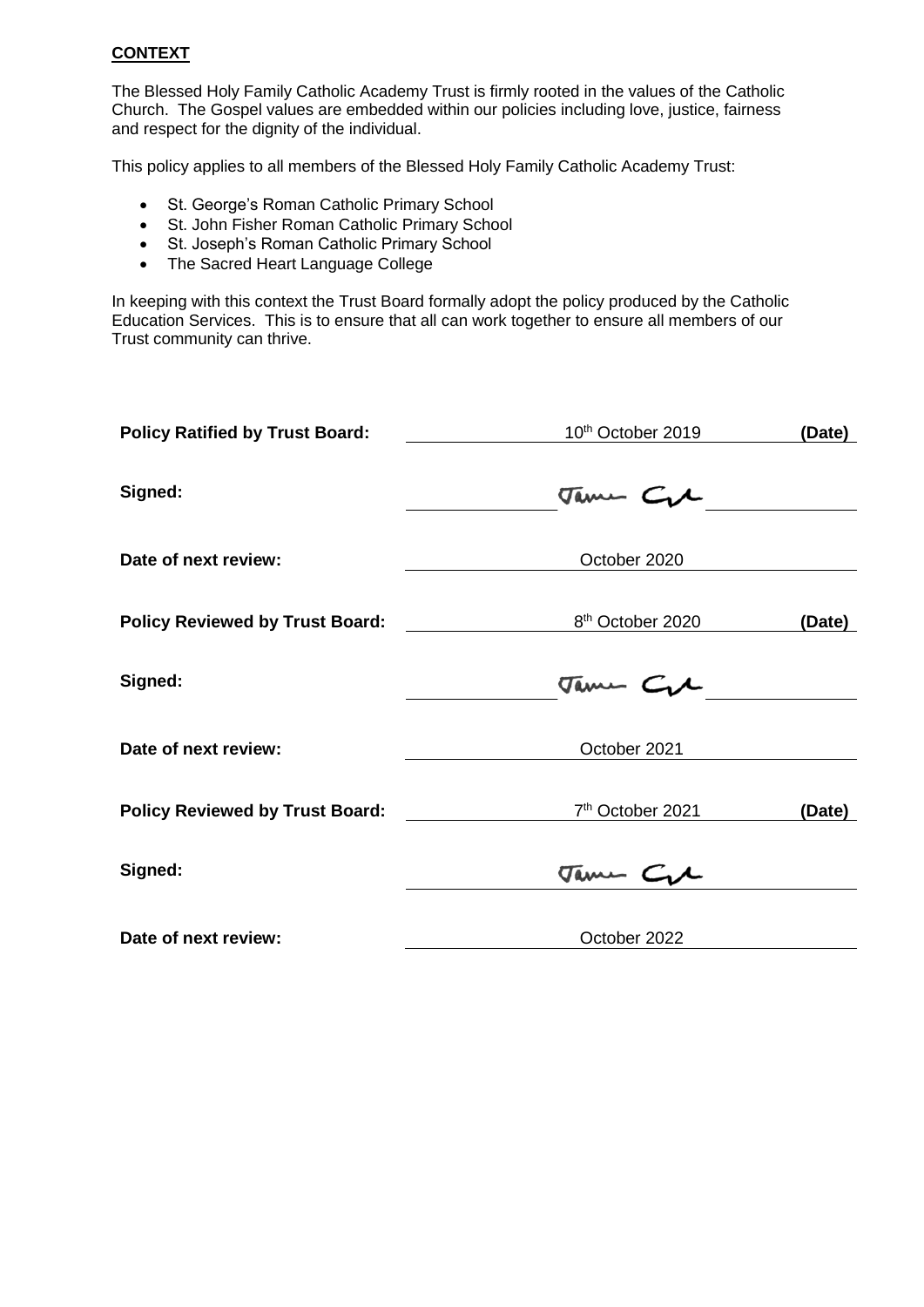## **Commitment to equality:**

**We are committed to providing a positive working environment which is free from prejudice and unlawful discrimination and any form of harassment, bullying or victimisation. We have developed a number of key policies to ensure that the principles of Catholic Social Teaching in relation to human dignity and dignity in work become embedded into every aspect of school life and these policies are reviewed regularly in this regard.**

**This Grievance Resolution Policy and Procedure has been approved and adopted by the Academy Trust Company on 7th October 2021 and will be reviewed in October 2022.** 

## **DEFINITIONS**

In this Grievance Resolution Policy and Procedure, unless the context otherwise requires, the following expressions shall have the following meanings:

- i. 'Academy' means the academy named at the beginning of this Grievance Policy and Procedure and includes all sites upon which the academy undertaking is, from time to time, being carried out.
- ii. 'Academy Trust Company' means the company responsible for the management of the Academy and, for all purposes, means the employer of staff at the Academy.
- iii. 'Board' means the board of Directors of the Academy Trust Company.
- iv. 'Chair' means the Chair of the Board or the Chair of the Local Governing Body of the Academy appointed from time to time, as appropriate.
- v. 'Clerk' means the Clerk to the Board or the Clerk to the Local Governing Body of the Academy appointed from time to time, as appropriate.
- vi. 'Companion' means a willing work colleague not involved in the substance of the employee's performance issues under review by this Grievance Policy and Procedure, or an accredited representative of a trade union or other professional association of which the employee is a member, who should be available for the periods of time necessary to meet timescales under this Grievance Policy and Procedure.
- vii. 'Diocesan Schools Commission' means the education service provided by the diocese, which may also be known, or referred to, as the Diocesan Education Service.
- viii. 'Directors' means directors appointed to the Board of the Academy Trust Company.
- ix. 'Governing Board' means the body carrying out the employment functions of the Academy Trust Company and such term may include the Board and a Local Governing Body of the Academy.
- x. 'Governors' means the governors appointed and elected to the Local Governing Body of the Academy, from time to time.
- xi. 'Local Governing Body' means the group of governors appointed and elected to carry out specified functions in relation to the Academy as delegated by the Academy Trust Company.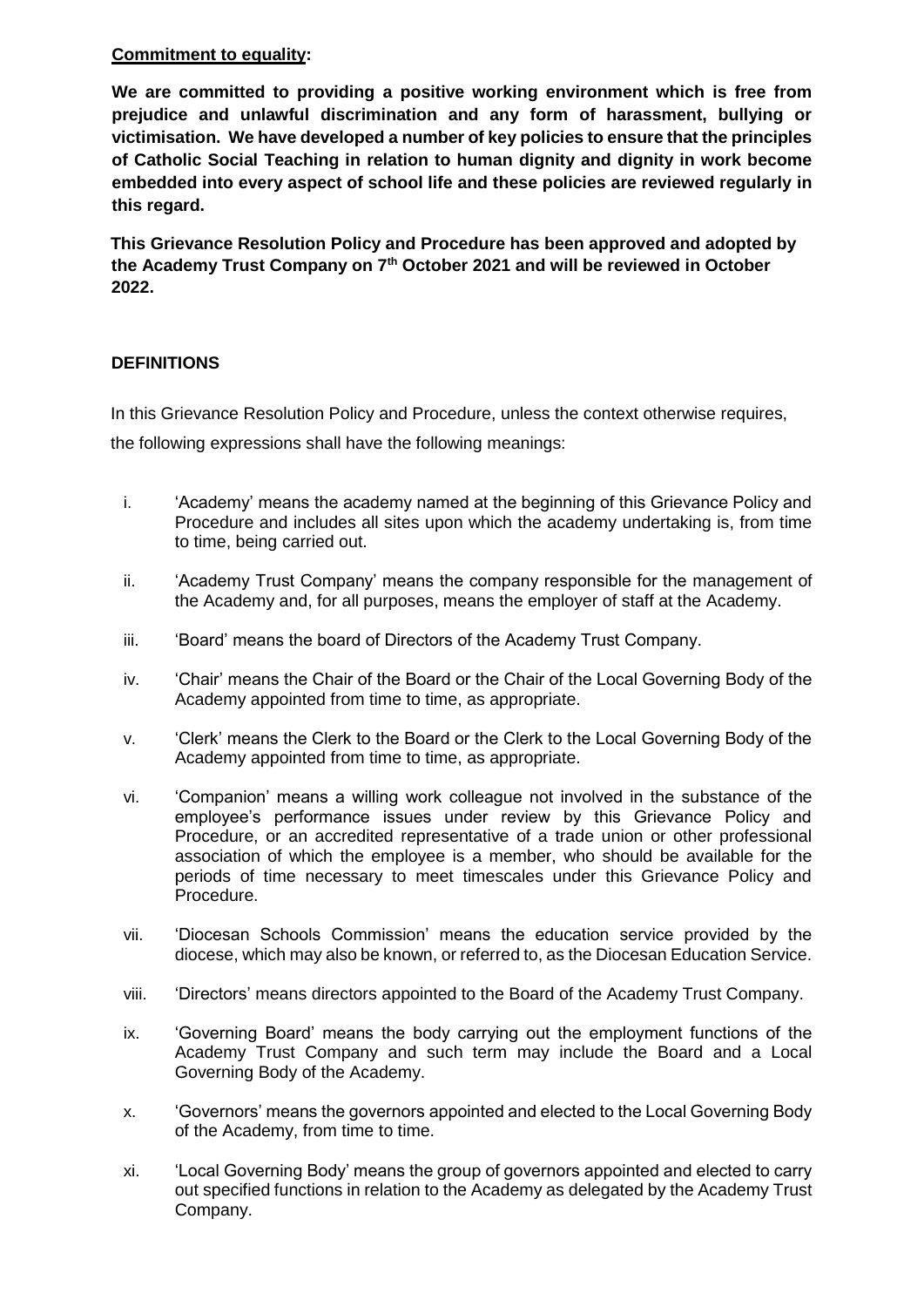- xii. 'Resolution Manager' or 'Manager' means a Stage 1 Resolution Manager and/or a Stage 2 Resolution Manager, as the context so requires, appointed in accordance with Paragraph 3 to conduct the formal procedure set out at Paragraph 5.
- xiii. 'Vice-Chair' means the Vice-Chair of the Board or the Vice-Chair of the Local Governing Body of the Academy elected from time to time, as appropriate.

### **1. SCOPE OF PROCEDURE**

- 1.1 This Grievance Resolution Policy and Procedure is available to you insofar as any grievance relates to your work within the Academy and you are an employee or worker at the Academy (hereinafter referred to as an "employee" or "you").
- 1.2 The Academy is committed to ensuring respect, objectivity, belief in the individual, consistency of treatment and fairness in the operation of this policy. This commitment extends to promoting equality of opportunity and eliminating unlawful discrimination throughout the academy community.
- 1.3 This Grievance Policy and Procedure offers opportunities to ensure justice for teachers, support staff and pupils alike and has the potential for the expression of Christian qualities such as honesty, self-knowledge, respect for others and their gifts, recognition of the needs and achievements of others, challenge to self and others, personal growth and openness.
- 1.4 This procedure **can** be used to:
	- (a) bring about a resolution to your work-related grievance unless the situation is listed at 1.5 below as falling into a separate procedure;
	- (b) to raise a grievance in relation to (but not limited to) terms and conditions of employment, health and safety, work relations, bullying and harassment, discrimination.
- 1.5 This procedure **cannot** be used to:
	- (a) complain about the use of any other procedure or process (e.g. disciplinary, capability, restructuring etc) in relation to you whilst that procedure is being followed;
	- (b) appeal against any formal or informal disciplinary sanction;
	- (c) appeal against any decision to terminate your employment whether on grounds of illhealth, incapacity, redundancy, misconduct, poor performance or other grounds;
	- (d) appeal against selection for redundancy;
	- (e) complain about, or appeal against, any decision relating to pay or grading. Such matters are covered by the Academy's Pay Policy;
	- (f) complain about or appeal against any decision relating to your pension. Separate Dispute Resolution Procedures have been set up by the Teachers' Pension Scheme and the local fund of the Local Government Pension Scheme;
	- (g) complain about any matter that forms a collective grievance where the appropriate mechanism is for representations to be made by the appropriate trade union representatives;
	- (h) complain about any matter which is properly the subject of a statutory consultation process;
	- (i) complain about matters which have been, or should have been, brought under a separate policy or procedure operated by the Academy, such as the Academy's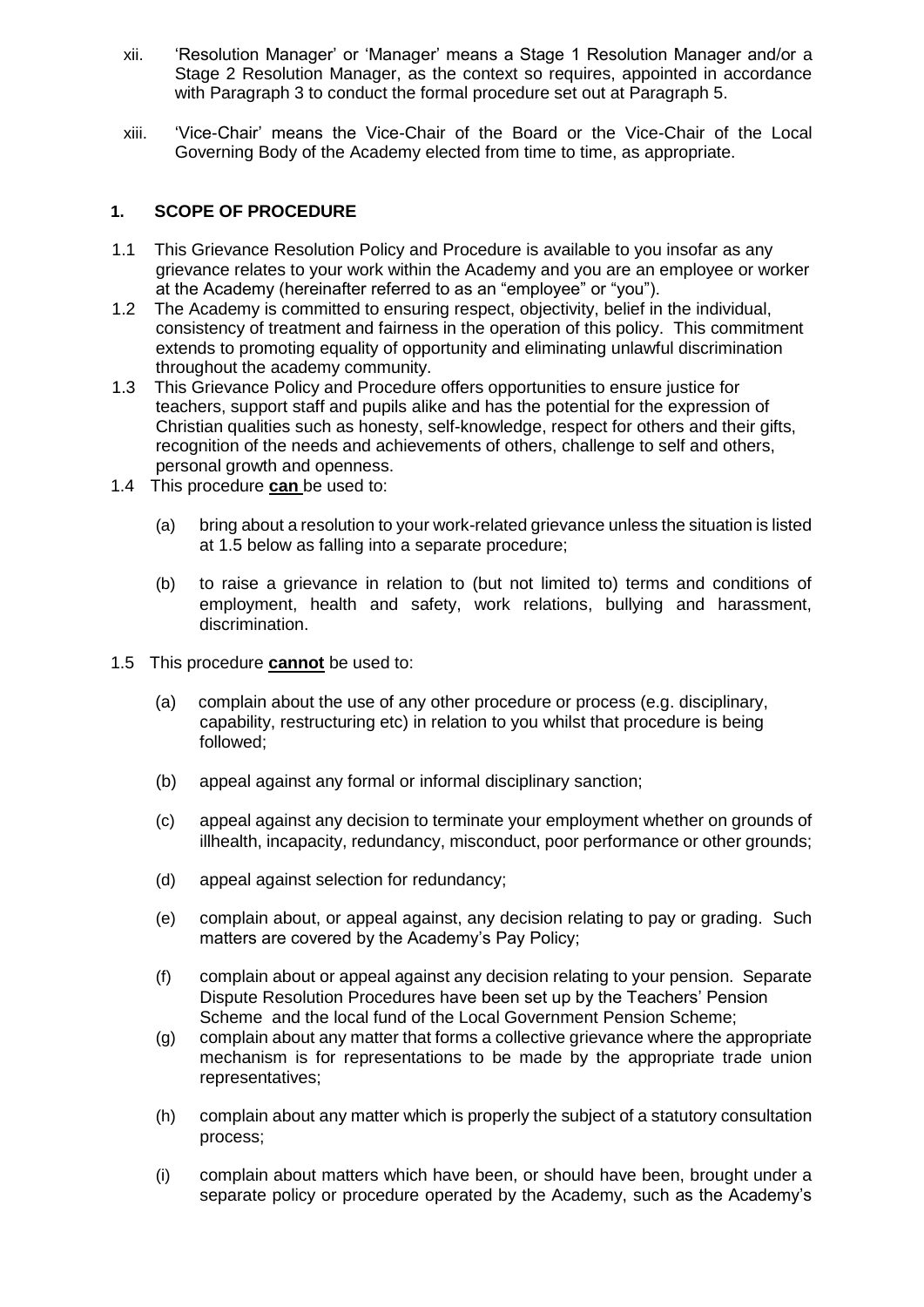Complaints Policy and Procedure or Public Interest Disclosure/Whistleblowing Policy and Procedure; or

- (j) complain about matters which are more than three months old where the grievance has already been dealt with or is no longer relevant or live (though this shall not prevent you referring to matters more than three months old in relation to a grievance which is otherwise live).
- (k) Raise a safeguarding concern in relation to (a) child(ren) as any such concern should be reported immediately to the Designated Safeguarding Lead or to the Local Authority Designated Officer or appropriate authority as specified in the Academy's Safeguarding Policy.
- 1.6 An employee is entitled to have access by arrangement to their personnel file and to request the deletion of time-expired records in line with the provisions of the General Data Protection Regulation (GDPR).
- 1.7 The Academy Trust Company delegates its authority in the manner set out in this policy.
- 1.8 The primary purpose of this procedure is to resolve current grievances.
- 1.9 The primary purpose is not to make findings of fact on historical matters (though this may be required in resolving some grievances).
- 1.10 The Academy's focus is on the remedial steps required to resolve a grievance.
- 1.11 The Academy does not speak of grievances being "against" any particular person but rather of grievances "relating" to a particular person.
- 1.12 The Academy shall seek to resolve any grievance raised by an employee during their notice period and/or garden leave period, using this policy.
- 1.13 There may be occasions where this procedure needs to be modified to comply with the requirements of the Academy's Child Protection and Safeguarding Policies, for example, by allowing the Local Authority Designated Officer to offer advice to the Academy Trust Company at appropriate stages.
- 1.14 In this policy "working day" means any day on which you would ordinarily work if you were a full-time employee. In other words, "working day" will apply differently to teaching and non-teaching staff. However, part-time and full-time staff will not be treated differently for the purposes of implementing this policy and procedure.

## **2. INFORMAL RESOLUTION**

- 2.1 The Academy Trust Company encourages employees to resolve grievances informally and without recourse to the formal grievance wherever possible;
- 2.2 Before raising a formal grievance under this procedure, you should try to resolve the matter informally either through your line manager or, where possible, with the other party.
- 2.3 Where there is scope to reach a resolution informally, various strategies will be discussed with you and you may wish to suggest possible strategies that may assist in reaching informal resolution.
- 2.4 Examples of informal action might include engaging in informal discussions with you; introducing team building sessions; offering team training; mediation sessions or other appropriate options depending on the specific circumstances of the grievance.
- 2.5 If an employee does not feel that there is a reasonable prospect of resolving their grievance informally and/or if attempts to do so have been unsuccessful, they may invoke the formal grievance resolution procedure.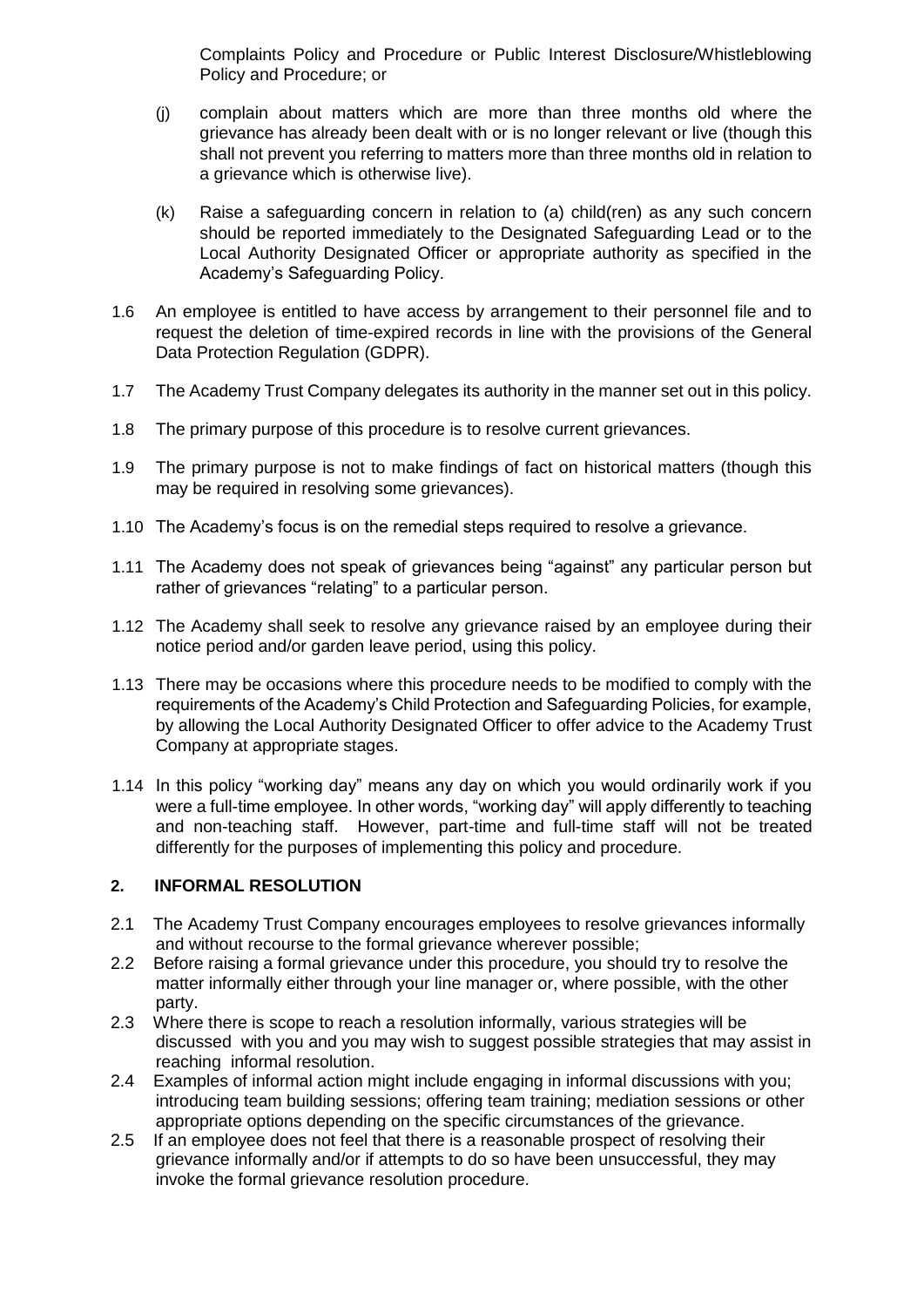## **3. RESOLUTION MANAGERS**

The Resolution Manager should, where possible, be someone not personally involved in the matter which is the subject of the grievance and will be appointed in accordance with the table below depending on the subject matter of the grievance:

| Your grievance relates<br>to                                                   | <b>Stage 1 Resolution</b><br><b>Manager</b>                                                                     | <b>Stage 2 Resolution</b><br><b>Manager</b>                                                                                                 |
|--------------------------------------------------------------------------------|-----------------------------------------------------------------------------------------------------------------|---------------------------------------------------------------------------------------------------------------------------------------------|
| Pupils, parents or staff<br>(other than the<br>Principal/Headteacher)          | The<br>Principal/Headteacher                                                                                    | Chair or another non-staff<br>Director/Governor<br>nominated by the Chair                                                                   |
| The<br>Principal/Headteacher                                                   | The Chair                                                                                                       | Directors'/Governors'<br>Appeal Panel appointed<br>by the Vice-Chair                                                                        |
| A Director/Governor or<br>Directors/Governors (other<br>than the Chair)        | The Chair                                                                                                       | Directors'/Governors'<br>Appeal Panel appointed<br>by the Vice-Chair (or the<br><b>Clerk</b><br>if the matter relates to the<br>Vice-Chair) |
| The Chair (or a group of<br><b>Directors/Governors</b><br>including the Chair) | The Vice Chair or another<br>non-staff<br>Director/Governor<br>(other than the Chair)<br>nominated by the Clerk | Directors'/Governors'<br>Appeal Panel appointed<br>by the Vice-Chair (or the<br>Clerk<br>if the matter relates to the<br>Vice-Chair)        |
| The whole body of<br><b>Directors/Governors</b>                                | The whole body of<br><b>Directors/Governors</b>                                                                 | A panel appointed by the<br>Diocesan Schools<br>Commission                                                                                  |

## **4. POWERS OF RESOLUTION MANAGERS**

- 4.1 As part of the resolution of a grievance raised under the formal procedure at Paragraph 5 below, a Resolution Manager will carry out an investigation into the allegations made by the employee in their Form GRP1 and/or GRP2 or as a result of anything discussed at a Stage 1 Resolution Meeting or a Stage 2 Resolution Meeting.
- 4.2 As part of the resolution of a grievance raised under the formal procedure at Paragraph 5

below, a Resolution Manager may, where he/she reasonably believes that such action will result in a partial or full resolution of the grievance:

- (a) Request an independent investigation be carried out into the allegations made by the employee in their Form GRP1 and/or GRP2 or as a result of anything discussed at a Stage 1 Resolution Meeting or a Stage 2 Resolution Meeting. The Clerk will appoint the independent investigator within 5 working days of a request by the Resolution Manager;
- (b) Make a recommendation that the employee who has raised the grievance attend independent mediation with any other party who is the subject of the grievance;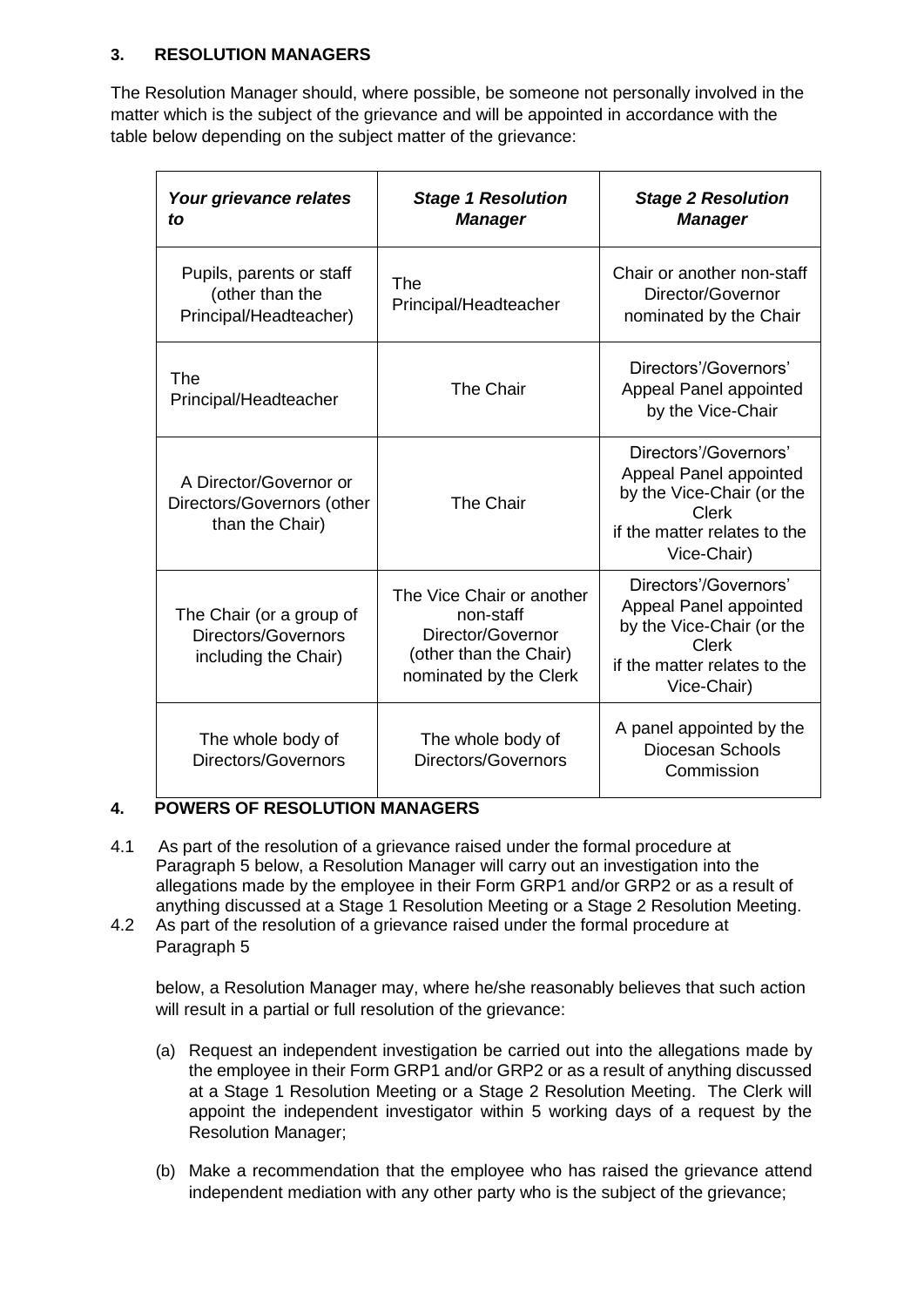- (c) Recommend any other reasonable course of action.
- 4.3 Nothing in this Paragraph 4 shall prejudice the Academy's general right to deal with grievances with the assistance specified in Paragraph 11.

## **5. FORMAL GRIEVANCE**

### 5.1 **Stage 1**

- 5.1.1 If you have not been able to resolve a problem through informal discussions in accordance with Paragraph 2, you must use Form GRP1 (available on the Academy's Intranet or other relevant place as notified to you by the Academy) and submit it to the Clerk.
- 5.1.2 The Clerk will formally appoint a Stage 1 Resolution Manager following the guidance in Paragraph 3 above.
- 5.1.3 The Stage 1 Resolution Manager will arrange to meet with you as soon as possible to discuss your grievance. This meeting is a Stage 1 Resolution Meeting and will normally be held within 10 working days of the Stage 1 Resolution Manager receiving your completed Form GRP1 from the Clerk.
- 5.1.4 The Stage 1 Resolution Manager will confirm the outcome of the Stage 1 Resolution Meeting in writing to you within 5 working days of the date of the Stage 1 Resolution Meeting ("the Stage 1 Resolution Letter").

## 5.2 **Stage 2 (APPEAL)**

- 5.2.1 In the event that you are not satisfied with the outcome of the Stage 1 Resolution Meeting as set out in the Stage 1 Resolution Letter, you can appeal by sending a completed Form GRP2 (available on the Academy's Intranet or other relevant place as notified to you by the Academy) to the Clerk within 5 working days of the Stage 1 Resolution Letter being sent to you.
- 5.2.2 The Clerk will formally appoint a Stage 2 Resolution Manager (who will not be the Stage 1 Resolution Manager) following the guidance in Paragraph 3 above.
- 5.2.3 The Stage 2 Resolution Manager will arrange to meet with you as soon as possible to discuss your appeal. This meeting is a Stage 2 Resolution Meeting and it will normally be held within 10 working days of receiving your completed Form GRP2 from the Clerk.
- 5.2.4 The Stage 2 Resolution Manager will confirm the outcome of the Stage 2 Resolution Meeting in writing to you within 5 working days of the date of the Stage 2 Resolution Meeting ("the Stage 2 Resolution Letter"). The decision of the Stage 2 Resolution Manager is final and there will be no further right of appeal.

#### **6. DIRECTORS'/GOVERNORS' APPEAL PANEL**

- 6.1 The Directors'/Governors' Appeal Panel shall comprise two or three non-staff Directors/Governors not previously involved in the matter and shall not comprise the Chair or Vice-Chair unless there are insufficient numbers of non-staff Directors/Governors not previously involved in the matter, in which case the Chair and/or Vice-Chair may be appointed to a Directors'/Governors' Appeal Panel.
- 6.2 In the event that there are insufficient numbers of Directors/Governors available to participate in the Directors'/Governors' Appeal Panel, the Academy Trust Company may appoint associate members solely to participate in the Directors'/Governors' Appeal Panel on the recommendation of the Diocesan Schools Commission.

## **7. COMPANION**

7.1 If you are an employee and have presented a completed Form GRP1 you may be accompanied at any meetings under this policy by a Companion.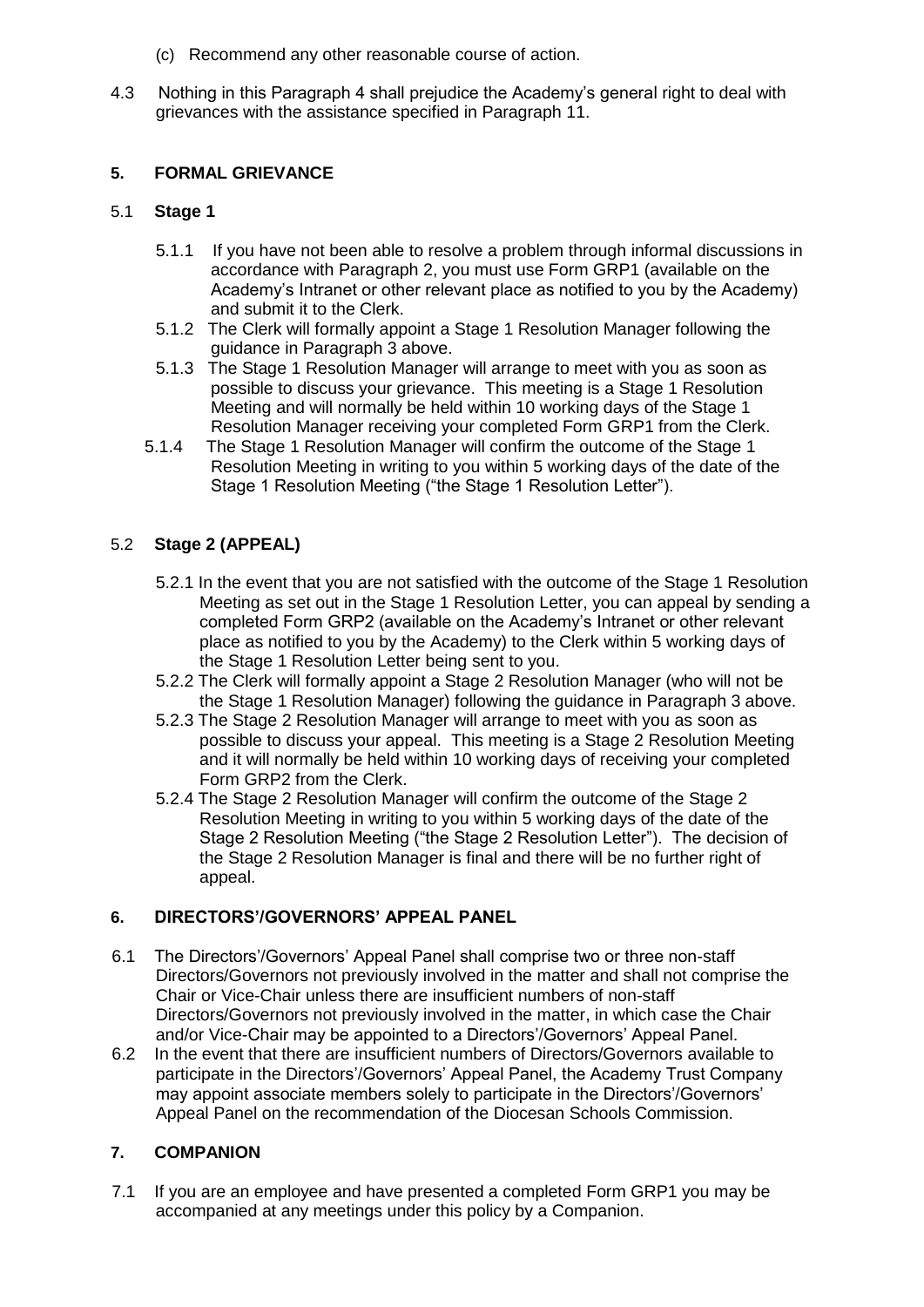- 7.2 You must let the relevant Resolution Manager know who your Companion will be at least one working day before the relevant Resolution Meeting.
- 7.3 If you have any particular reasonable need, for example, because you have a disability, you may also be accompanied by a suitable helper.
- 7.4 Your Companion can address the Resolution Meeting in order to:
	- (a) put your case;
	- (b) sum up your case;
	- (c) respond on your behalf to any view expressed at the Resolution Meeting; and (d) Ask questions on your behalf.
- 7.5 Your Companion can also confer with you during the meeting.
- 7.6 Your Companion has no right to:
	- (a) answer questions on your behalf;
	- (b) address the meeting if you do not wish it; or
	- (c) prevent you from explaining your case.
- 7.7 Where you have identified your Companion and they have confirmed in writing to the relevant Resolution Manager that they cannot attend the date or time set for the Resolution Meeting, the relevant Resolution Manager will not usually postpone the Resolution Meeting for a period in excess of five working days from the date set by the Academy to a date or time agreed with your Companion provided that it is reasonable in all the circumstances. Should your Companion subsequently be unable to attend the rearranged Resolution Meeting, the Resolution Meeting may be held in their absence or written representations will be accepted.

## **8. CONFIDENTIALITY AND TRANSPARENCY**

- 8.1 Proceedings and records of any grievance will be kept as confidential as possible but you must appreciate that circumstances can mean that grievances cannot always be dealt with on an entirely confidential basis.
- 8.2 A grievance you raise could result in the instigation of disciplinary action in respect of another employee and, to protect the confidentiality of that process, the Academy may not be able to inform you of the fact of the disciplinary process or of the disciplinary action which has been taken as a result of your grievance, if any.
- 8.3 The parties should not disclose the fact or content of any grievance to any employee or third party without the express consent of the Resolution Manager (except that you are allowed to approach a prospective Companion). Failure to comply with this clause may render you liable to disciplinary action under the Academy's Disciplinary Policy and Procedure.
- 8.4 At the conclusion of your grievance, and after any related disciplinary or other processes have been completed, a report will be presented to the non-staff Directors/Governors at a full meeting of the Governing Board as a confidential item.

## **9. TIMING OF MEETINGS**

Meetings under this procedure may:

- 9.1 need to be held when you were timetabled to teach;
- 9.2 exceptionally be held during planning, preparation and administration time if this does not impact on lesson preparation;
- 9.3 be held after the end of the school day;
- 9.4 not be held on days on which you would not ordinarily work;
- 9.5 Be extended by agreement between the parties if the time limits cannot be met for any justifiable reason.